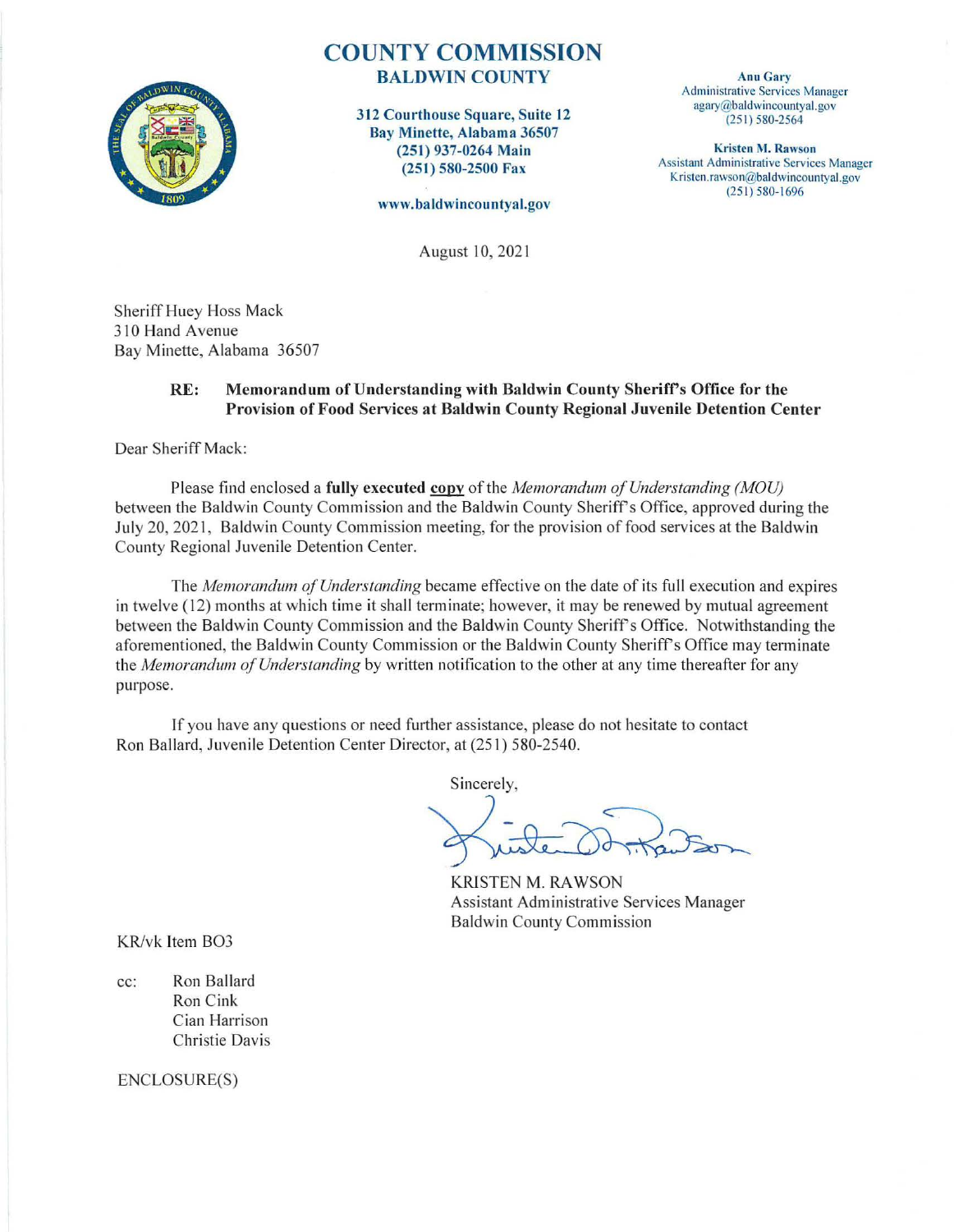#### **MEMORANDUM OF UNDERSTANDING**

Baldwin County Commission and Baldwin County Sheriff's Office

This MEMORANDUM OF UNDERSTANDING is entered into between the Baldwin County Commission, the governing body of Baldwin County, Alabama, and the Baldwin County Sheriff's Office.

WHEREAS, the Baldwin County Commission and the Baldwin County Sheriff's Office have previously executed a Memorandum of Understanding pursuant to which the Baldwin County Sheriff's Office provides meals to the Baldwin County Regional Juvenile Detention Center;

WHEREAS, as of the effective date of this Memorandum of Understanding, the Baldwin County Sheriff's Office continues to provide meals to the Baldwin County Regional Juvenile Detention Center pursuant to said arrangement with the Baldwin County Commission;

WHEREAS, the Baldwin County Commission desires for the Baldwin County Sheriff's Office to continue to provide food services to the Baldwin County Regional Juvenile Detention Center for the benefit of the juveniles detained at the facility, and the Baldwin County Sheriffs Office desires to continue to do the same;

WHEREAS, the parties wish to execute a new Memorandum of Understanding pertaining to the provision of food services as set forth herein including for the primary provision of Breakfast, Lunch and Dinner Service on weekends, and additional food services would be for the provision of Breakfast, Lunch and Dinner Service for school holidays during the school year, summer break and emergency weather as set forth herein; and

WHEREAS, the Baldwin County Commission and the Baldwin County Sheriff's Office desire to execute this new Memorandum of Understanding to set forth and clarify the parties'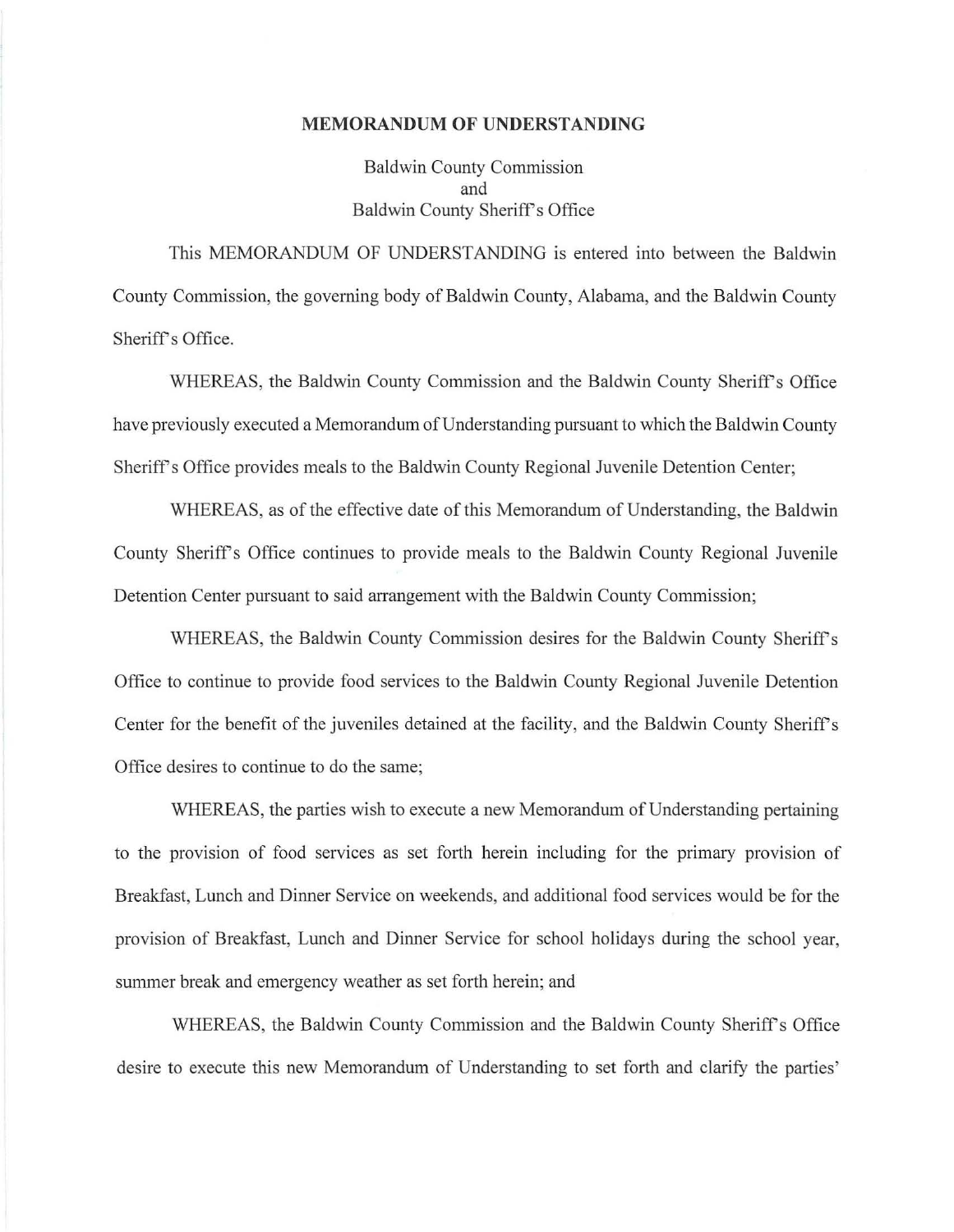mutual understandings with respect to the provision of food services at the Juvenile Detention Center and the types of meals and the costs associated therewith.

NOW THEREFORE, in consideration of the parties' mutual understandings and obligations herein and for other valuable consideration, the receipt and sufficiency of which is hereby acknowledged, the Baldwin County Commission and the Baldwin County Sheriff's Office hereby reduce their understandings to writing as follows:

**1. TERM.** This Memorandum of Understanding shall take effect on the date of full execution and shall extend until the expiration of twelve  $(12)$  months at which time it shall terminate; however, it may be renewed by mutual, written agreement executed by the Baldwin County Commission and the Baldwin County Sheriff's Office. Notwithstanding the aforementioned, the Baldwin County Commission or the Baldwin County Sheriff's Office may terminate this Memorandum of Understanding, with or without cause, by delivering written notification to the other.

### **2. SERVICES.**

A) The Baldwin County Sheriff's Office shall provide food services to the Juvenile Detention Center Food which shall consist of providing Breakfast Service, Lunch Service, and Dinner Service to the Juvenile Detention Center five (5) days a week (Monday through Friday), with the exception of days that the Baldwin County Public Schools are closed. All meals supplied will be composed of nutritious foods that meet United States Department of Agriculture meal patterns and quantity requirements, as specified in the National School Lunch Program Regulations.

**B)** The Baldwin County Sheriffs Office shall provide the following type of primary meals to the Juvenile Detention at the following specified rate: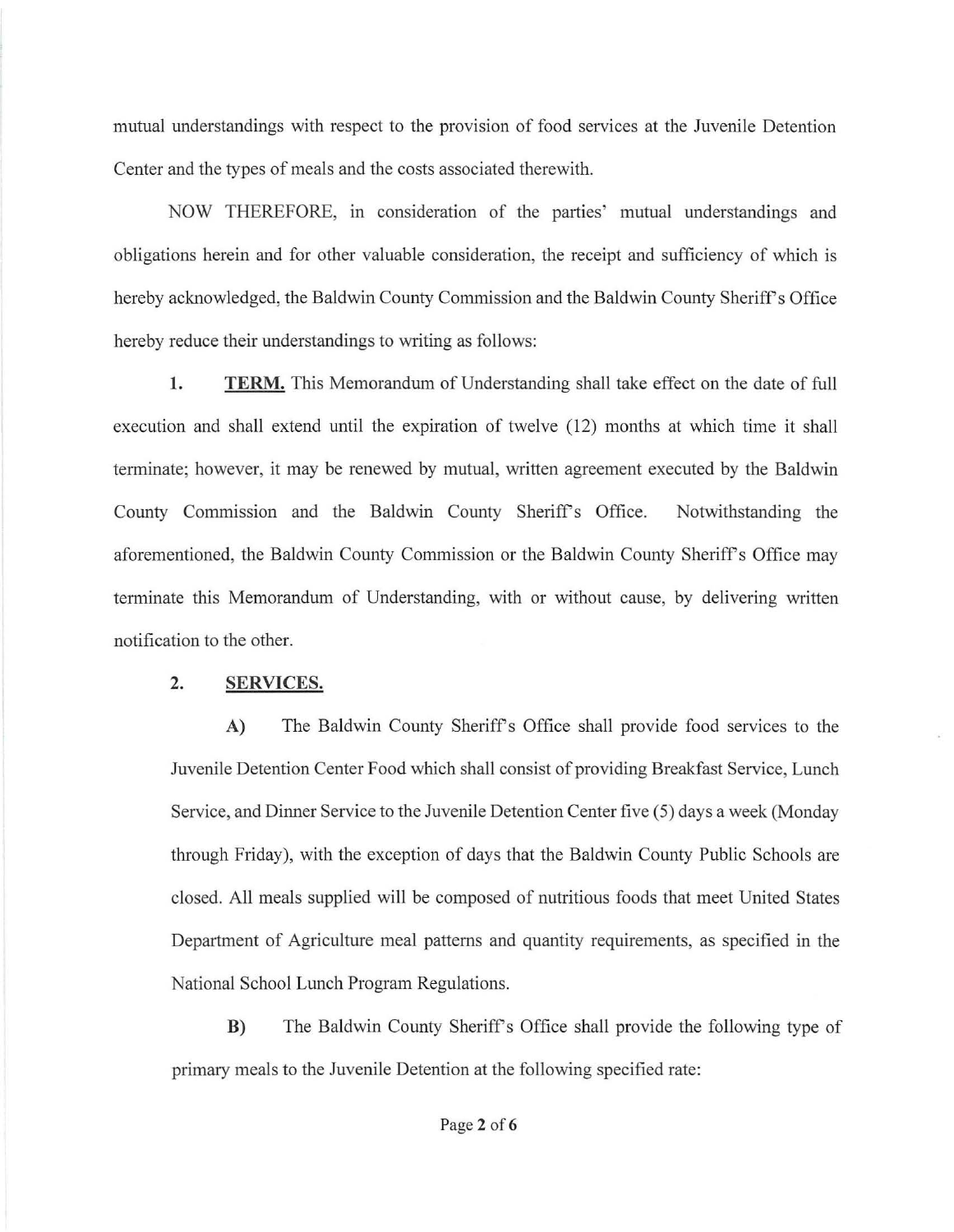**Breakfast Service at \$3.25 for each meal;** 

## **Lunch Service at \$3.25 for each meal;**

## **Dinner Service at \$3.25 for each meal.**

C) The Baldwin County Sheriff's Office shall provide the following types of meals only during school holidays during the school year, summer break and emergency weather situations and when determined and requested by the Baldwin County Commission's Juvenile Detention Director at the following specified rates:

## **Breakfast Service at \$3.25 for each meal;**

**Lunch Service at \$3.25 for each meal;** 

# **Dinner Service at \$3.25 for each meal.**

**D)** The Baldwin County Sheriff's Office shall provide the Baldwin County Commission a monthly invoice promptly at the end of each month, and the Baldwin County Commission shall submit reimbursement to the Baldwin County Sheriff's office within thirty days of receipt of said invoice.

**E)** The Baldwin County Sheriff's Office shall ensure that all foods are within the safe temperature range, as specified by state and other applicable food safety and health regulations, when it leaves the Baldwin County Corrections Center kitchen or any other location from which the meals are provided.

**F)** In exchange for the benefit of the services described herein, the Juvenile Detention Center shall maintain all records associated with the services provided under this agreement.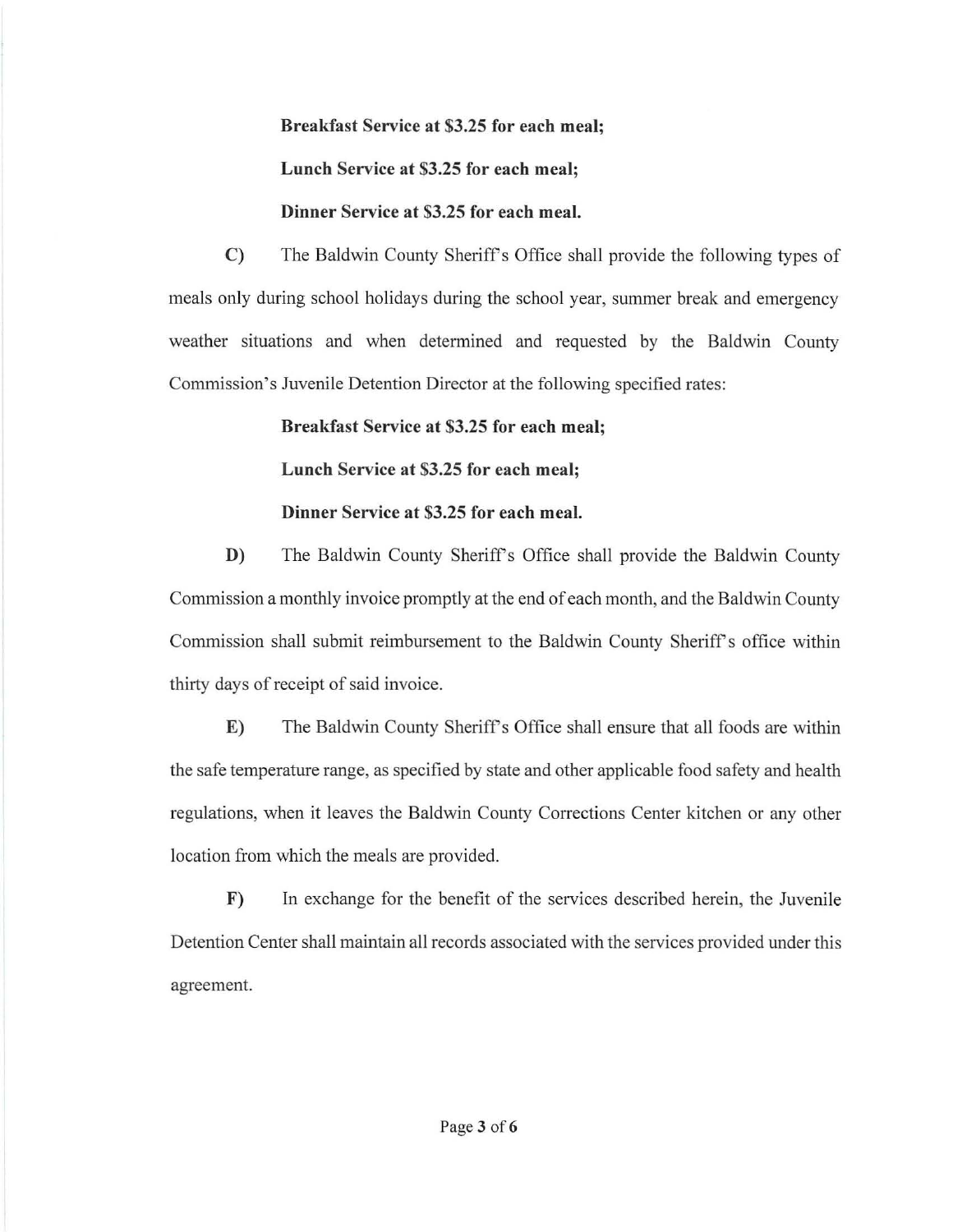IN WITNESS WHEREOF, the parties have hereunto signed and sealed this instrument as of the last date of their execution as written herein.

IN WITNESS WHEREOF, the parties have hereunto signed and sealed this instrument as of the last date of their execution as written herein.

By:

**BALDWIN COUNTY COMMISSION** By: JOH DAVIS, III, Chairman Date:  $ATTEST:$ WAYNE DYESS, County Administrator  $8/3/3021$ Date: